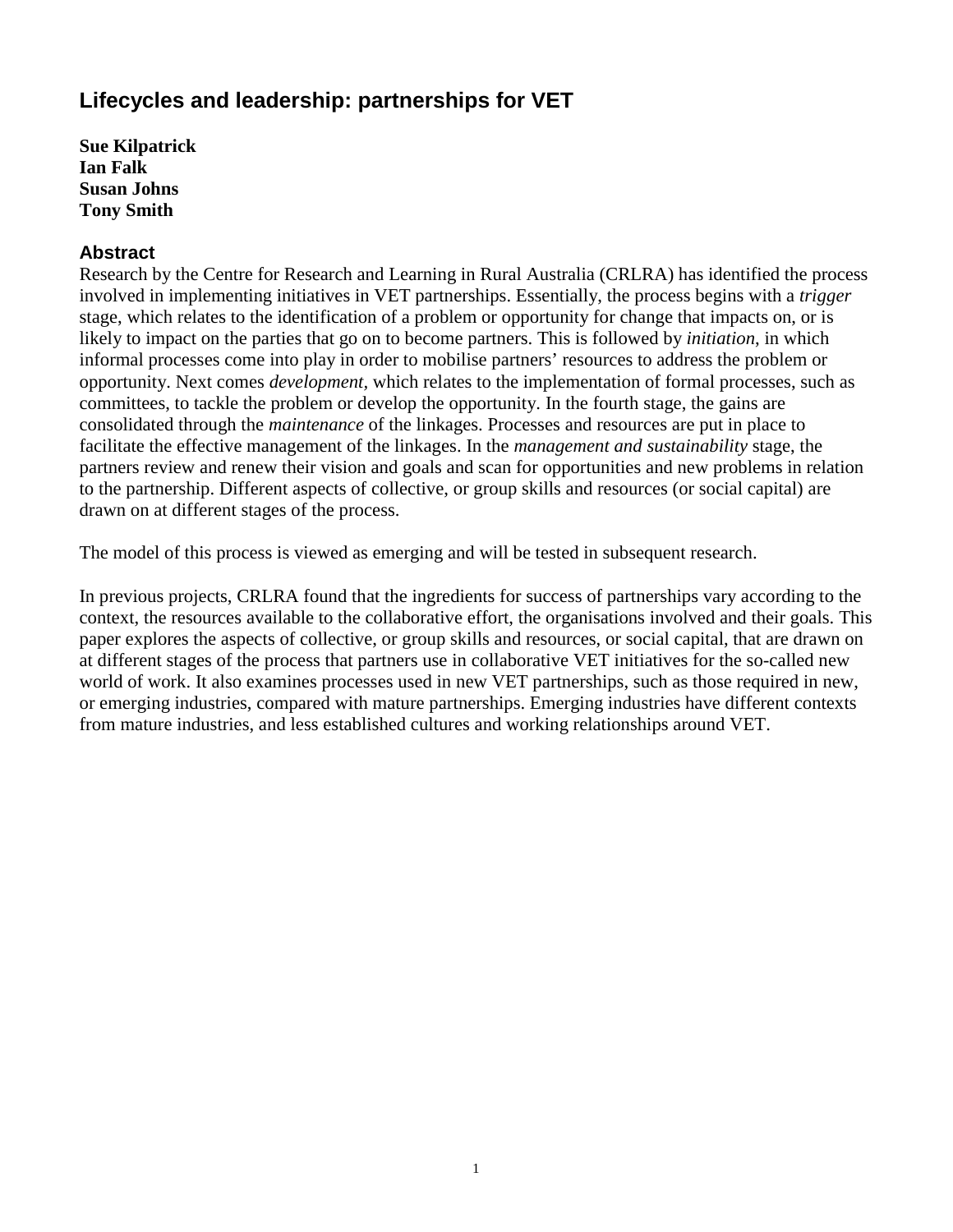# **Lifecycles and leadership: partnerships for VET**

**Sue Kilpatrick Ian Falk Susan Johns Tony Smith** 

## **Introduction**

The role of leadership in the new economy is currently the subject of keen debate. It is widely recognised that a new kind of leadership is required in the contemporary and volatile social and economic conditions of a local-global era. Terms such as 'organisational agility' are metaphors that capture the need for flexibility and timeliness in response to changing circumstances, a point underlined by recent events in the USA. What are the attributes of leadership in such mercurial times? How can a new era of VET leadership specifically enhance organisational, employment, community and individual trainee needs? This paper synthesises the research findings from CRLRA projects to show the ways in which leadership processes draw differentially on human and social resources during different stages of the leadership cycle to contribute to achieving and sustaining innovation, internationalisation and new technologies.

#### **Literature on leadership**

Barker (1997) summarised the three main schools of thought regarding leadership, namely leadership as: an ability, a relationship or a process. The traditional leadership paradigm viewed leadership as an *ability*  (or set of traits or behaviours) possessed by certain individuals or 'leaders'. This view was popular with leadership trainers because the leadership act could be reduced to a series of steps that could be taught. Barker (1997) considered this view of leadership to be based on confusion between management and leadership, and suggested that '[w]hen we think of the ability of leaders, we are probably thinking of the ability of leaders to manage' (p. 6). He distinguished between management, which creates stability, and leadership, which creates change, arguing that management can be viewed as a skill or set of behaviours, while leadership deals with uncertainty and the unknown and cannot be viewed in this way. However, it is recognised that people in formal leadership roles (for example, TAFE CEOs) engage in both management and leadership activities.

The view of leadership as a *relationship* emphasises that it is the result of interaction between people. Rost (1993, p. 99) conceived of leadership in this way, as 'an influence relationship among leaders and collaborators who intend real changes that reflect their mutual purposes'. An important element of leadership, according to this view, is that both leaders and collaborators bring resources to the relationship that are useful for accomplishing their intended changes (Rost 1991). The relationship is multi-directional and not coercive. However, leaders are separated from collaborators by the possession of power resources that allow them to exercise greater influence (Rost 1991).

According to Barker (1997), the third view of leadership is that of a dynamic and collaborative *process* in which leadership roles are not clearly defined. This view represents a move away from the traditional leadership paradigm, in that it shifts the focus away from the role and influence of a designated 'leader' towards a concept of leadership as a group process. Through the leadership process, which involves influencing, compromising and sacrificing, a new, shared vision of the future is gradually developed to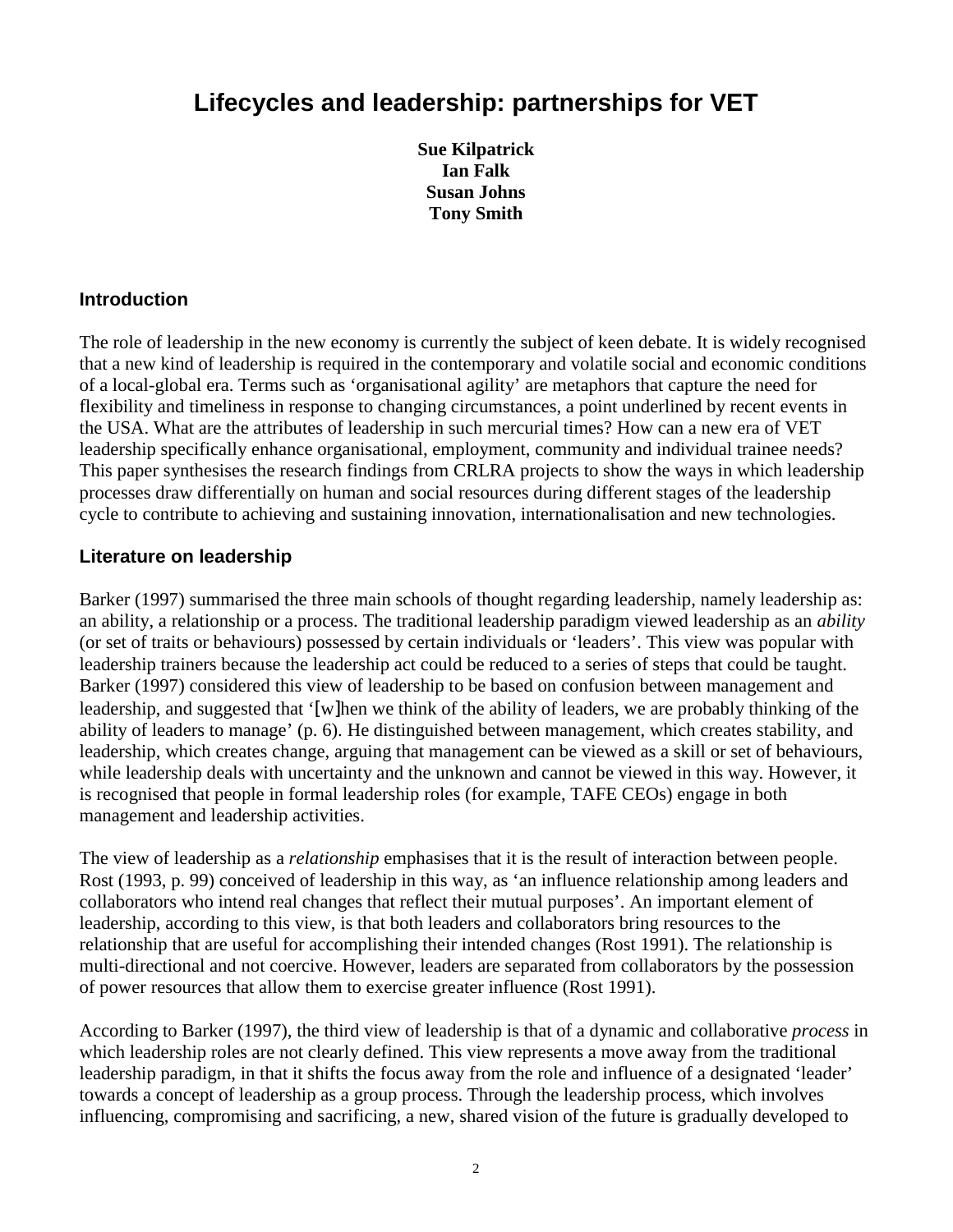reflect the collective needs of the group (Barker 1997). Leadership is thus the name given to the process though which individuals and groups interact and collaborate to achieve a shared vision. This concept of leadership challenges thinking about traditional leadership practices and training. There are several subgroups of theories in this cluster:

*Participative leadership* de-emphasises visible top-down hierarchies and detailed scripts that program what followers must do. It stresses the decision-making processes of the group (e.g. Leithwood & Duke 1999).

*Learning leadership* centres on the leader's fundamental or core values (O'Toole, 1995) and could be summarised as learning (Dixon, 1994). It arises from a r-analysis of the dramatic change we all face, including, as Howard Gardner (1995) argues, the possibilities of immediate or gradual world destruction, new forms of instant communication, the demise of privacy and the increased politicisation of public enterprises.

*Enabling leadership* (Falk & Mulford 2001) has emerged more recently as a contemporary leadership theory and construct. Enabling leadership puts the focus on the leadership processes themselves as implicated in a specific event related to strategic change. Leadership is not seen as the exclusive domain of one person but rather as a jointly–owned, or collective, approach to managing a specific set of events identified by a common purpose. Rather than any single individual's vision, the unit of analysis is the specific leadership event or intervention and associated shared envisioning activities.

Research concerned with *Enabling leadership* has grown from two imperatives: first, the lack of a body of leadership research that is Australian and based on Australian vocational education and training sites and data; and second, calls for a new kind of leadership for new times that have failed to clarify the empirical scope of such a concept. In his introduction to an important summary of issues and challenges facing community leadership for the 21st century ( in Peirce & Johnson 1997), Gardner highlights some of the main requirements for leadership under the new circumstances:

What we need, and what seems to be emerging in some of our communities, is something new - networks of responsibility drawn from all segments, coming together to create a wholeness that incorporates diversity. The participants are at home with change and exhibit a measure of shared values, a sense of mutual obligation and trust. Above all, they have a sense of responsibility for the future of the whole city and region (p. vi).

Gardner sees leadership as multi-faceted and about a situation rather than the characteristics of 'a person'. Leadership is not approached with a view that 'this is the right way to do the job'. Rather, action is situated in a particular moment and location with particular needs and planned outcomes, such as *enabling* others (e.g. by connecting them to one another, to information and to their community). Each situation will require specific leadership needs, planning and outcomes. The nature of the situation or context will largely determine the type and extent of enabling leadership that is involved.

## **Social capital and leadership of partnerships**

A social capital framework (Falk & Kilpatrick 2000, Woolcock & Narayan 2000) is proving to be a useful tool for analysing the leadership process for VET partnerships. Social capital refers to the 'networks together with shared norms, values and understandings that facilitate cooperation within or among groups' (OECD 2001, p. 41). It allows people (communities) to combine their skills and knowledge in order to achieve mutually beneficial outcomes.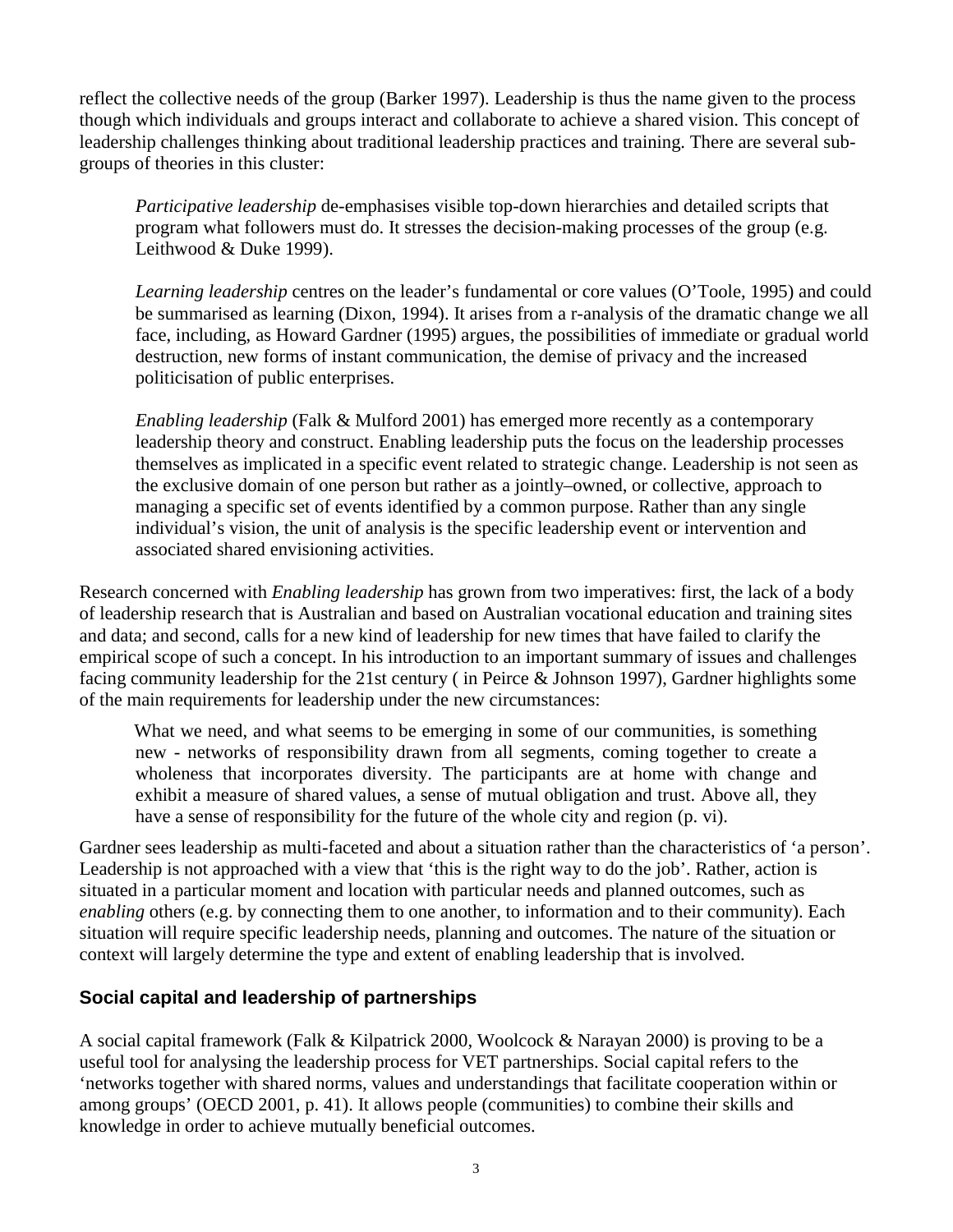The role of social capital in realising human potential is supported by recent research (OECD 2001, Falk & Kilpatrick 2000, Woolcock & Narayan 2000). Falk and Kilpatrick (2000) conceive social capital as two kinds of resources that people bring to interactions intended to result in action for mutual benefit. These are termed knowledge and identity resources. *Knowledge resources* are knowledge of who, when and where to go to for advice or resources and how to get things done. They relate to networks and an understanding of procedures and how people work effectively together, including an understanding of others values and attitudes. *Identity resources* are related to different roles required for operating effectively in different or new situations. People must first of all be able and willing (committed) to act for the benefit of the community and its members. Identity resources also include self-confidence, norms such as reciprocity, and values and visions that are shared between the parties to the interaction.

Opportunities to interact are important because they not only allow people to use their social capital for mutually beneficial actions, but also facilitate building or strengthening community social capital. The quality of the outcomes possible from interactions depends on the quality of the social capital resources that are used.

## **Leadership for VET partnerships**

Six years of research into the dynamics that enhance the role of vocational education and training in regional Australia (e.g., CRLRA 2000, 2001) has resulted in a body of findings about the factors that contribute to successful, high quality vocational education and training. These factors concern the dynamics of collaboration and partnerships, including leadership, and aspects of the community processes that impinge on successful VET outcomes. Worthy of note is that VET is 'owned' (and its nature, provision and outcomes are driven by) a range of stakeholders in communities and not by 'industry' alone, as has been the emphasis in policy for some years now. These stakeholders drive the quality of VET outcomes in any region, and it is demonstrable that these outcomes are vastly superior when stakeholder sectors collaborate in quality partnerships.

CRLRA research into enabling leadership (e.g., CRLRA 2000, Falk & Mulford 2001) identifies the following key qualities of interactive processes involved in leadership that foster positive learning of knowledge and about identities, and so contribute to enhanced social capital (networks and relationships) and collective action by partnerships:

- *Building internal networks:* Are the relevant knowledge of skills, knowledge and shared or congruent values present for the purpose in hand?
- *Building links between internal and external networks:* How healthy are the links between the internal and external networks in the community being built and maintained?
- *Building historicity:* How effective is the building of and on shared experiences (including norms and attitudes) and understandings of personal, family, community and broader social history?
- *Building shared visions:* How systematic and inclusive of knowledge and identity resources (including norms, values and attitudes) is the reconciliation of past shared experiences with the desired future scenario/s?
- *Building shared communication:* How explicit and systematic are the communicative practices concerning physical sites, rules and procedures?
- *Building each other's self confidence and identity shifts:* How explicit and systematic are the opportunities where these interactions occur?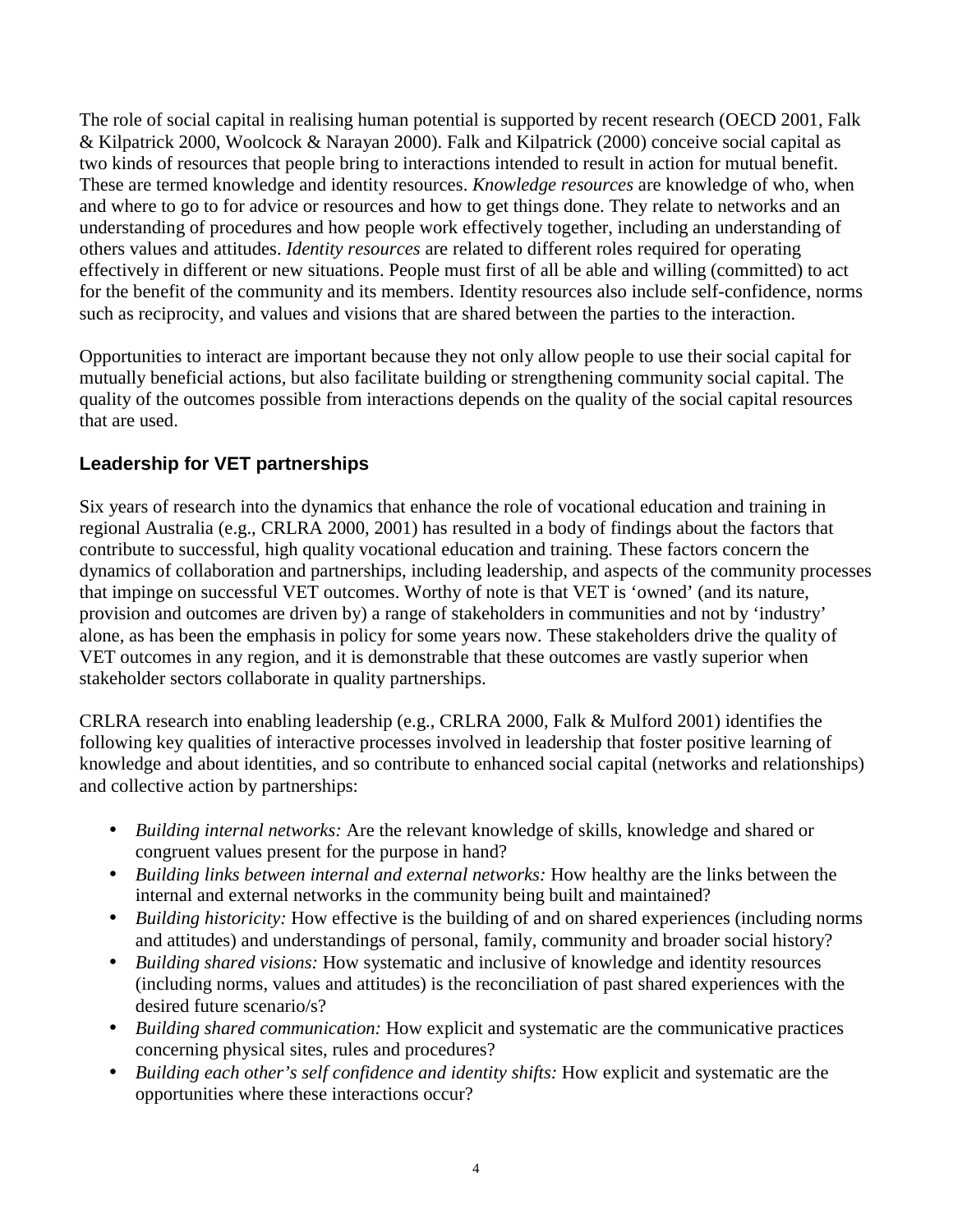The role of leaders is seen to be one of negotiating shared values and developing trust (Fukuyama 1995, Greenleaf 1996). For example, the building of networks relies for its success on building trust between the network members, which is a clear leadership role (Falk & Kilpatrick 2000). Likewise, building trust between people as they share communication is fundamental to successful outcomes. Shimeld (2001) notes that a leader who talks of partnership but demonstrates competitive, combative behaviours "diminishes broad stakeholder input, reduces the store of social and skill capital, and jeopardises future collaborative activity as partners realise they are tokens in a 'partnership game' and withdraw their support, energy and good-will" (p.1).

## **About the projects**

This paper analyses themes from two recent research projects. *More than an education: Leadership for rural school-community partnerships* (Kilpatrick et al forthcoming), funded by the Rural Industries Research & Development Corporation, employed a case study design to investigate the ways in which five very different rural schools contribute to their communities, beyond the education of young people. *Leadership in vocational education and training: leadership by design, not by default* (Falk & Smith forthcoming), funded by National Centre for Vocational Education Research, collected data from twelve VET providers in all States to investigate the relationship between effective VET leadership and the context of that leadership. Readers interested in the full findings and details of the methodologies are referred to the project reports.

#### **Leadership interventions**

Most of the partnerships reviewed in *More than an education* that form the basis of the discussion on leadership, relate to the planning and implementation of specific programs linking school to community, such as the development of a VET-in-schools program, a community online access centre or an environmental project. As outlined above, leadership is primarily concerned with bringing about change, while management focuses on managing change (Barker 1997). Each linkage between the partners, in this project school and community, can be viewed as a leadership intervention. The *More than an education* and the *Leadership by design, not by default* projects arrive at the same conclusion about the leadership process; the importance for successful VET outcomes of focusing on the leadership *intervention –* those activities defined by a particular VET event connected strategically. The stages, and related leadership requirements, of these interventions were also identified. The leadership process can be viewed chronologically as four stages:

- 1. *Trigger stage*, which relates to the identification of a problem or opportunity for change that impacts on, or is likely to impact on the parties that are, or go on to become, partners.
- 2. *Initiation stage*, in which informal processes come into play in order to mobilise partners' resources to address the problem or opportunity.
- 3. *Development stage,* which relates to the implementation of formal processes, such as committees, to tackle the problem or develop the opportunity.
- 4. *Management* and *sustainability stage* involves the maintenance of the linkages through processes and resources that have been put in place. These activities occur often simultaneously with the sustainability (*not* stagnation) of the leadership intervention outputs and outcomes. The partners review and renew their vision and goals and scan for opportunities and new problems in relation to the partnership. Different aspects of collective, or group skills and resources (or social capital) are drawn on at different stages of the process.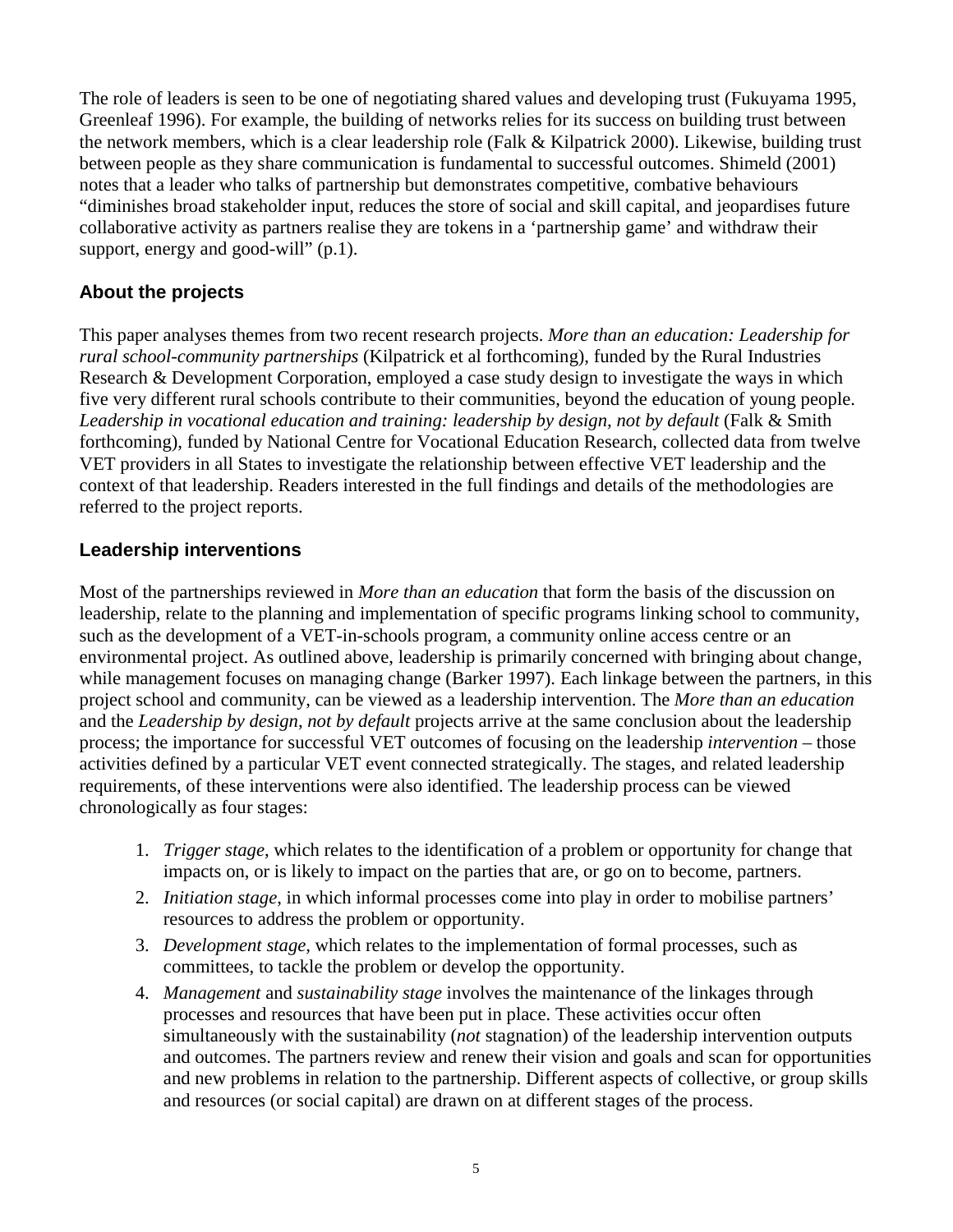Table 1 below illustrates the four stages by analysing leadership interventions: in this example the establishment of a VET-in-schools programs in three communities. Note that the process involves a number of different leaders at different stages. The partners here are the schools and communities, including their business and industry sectors.

| <b>Stage</b>                                                  | VET-in-schools program linkage<br>A |                                                                                                                                                                                                                                                                                                                                               | VET-in-schools program linkage<br>B                      |                                                                                                                                                                                                                                                                                                                                                                 | VIS program linkage C                                               |                                                                                                                                                                       |
|---------------------------------------------------------------|-------------------------------------|-----------------------------------------------------------------------------------------------------------------------------------------------------------------------------------------------------------------------------------------------------------------------------------------------------------------------------------------------|----------------------------------------------------------|-----------------------------------------------------------------------------------------------------------------------------------------------------------------------------------------------------------------------------------------------------------------------------------------------------------------------------------------------------------------|---------------------------------------------------------------------|-----------------------------------------------------------------------------------------------------------------------------------------------------------------------|
|                                                               |                                     |                                                                                                                                                                                                                                                                                                                                               |                                                          |                                                                                                                                                                                                                                                                                                                                                                 |                                                                     |                                                                                                                                                                       |
|                                                               | <b>Leaders</b>                      | <b>Skills and</b><br>resources used in<br>leadership process                                                                                                                                                                                                                                                                                  | <b>Leaders</b>                                           | <b>Skills and</b><br>resources used in<br>leadership process                                                                                                                                                                                                                                                                                                    | <b>Leaders</b>                                                      | <b>Skills and</b><br>resources used in<br>leadership<br>process                                                                                                       |
| <b>Trigger</b><br>(problem/<br>opportunity<br>identification) | 2 teachers                          | identified need<br>involved Principal                                                                                                                                                                                                                                                                                                         | Oyster<br>grower                                         | identified<br>opportunity<br>approached<br>Principal                                                                                                                                                                                                                                                                                                            | <b>VET</b><br>Coordinator<br><b>BEC</b><br>Facilitator              | identified<br>opportunity that<br>fitted with school<br>philosophy and<br>new direction for<br><b>BEC</b><br>approached<br>Principal                                  |
| <b>Initiation</b>                                             | Principal<br>and 2<br>teachers      | openness to new<br>ideas and<br>willingness to take<br>risks<br>support of Principal<br>for idea<br>Principal empowers<br>people to follow<br>through with their<br>ideas<br>accessing external<br>networks for<br>information<br>involving<br>community opinion<br>leaders<br>building on existing<br>internal networks<br>developing vision | Principal<br>and Deputy<br>Principal<br>Oyster<br>grower | openness to new<br>ideas and<br>willingness to take<br>risks<br>support of Principal<br>managing process<br>of reconciling<br>competing values<br>and shaping values<br>appropriate to<br>vision<br>inclusive, involving<br>all stakeholders,<br>including youth<br>building on<br>existing<br>community<br>attitudes and values<br>using community<br>networks | <b>VET</b><br>Coordinator<br><b>BEC</b><br>Facilitator<br>Principal | openness to new<br>ideas and<br>willingness to<br>take risks<br>support of formal<br>school leadership<br>recognising<br>common purpose<br>of school and<br>community |

#### **Table 1: the 4 stages of leadership interventions in the establishment of VET-in-schools (VIS) programs**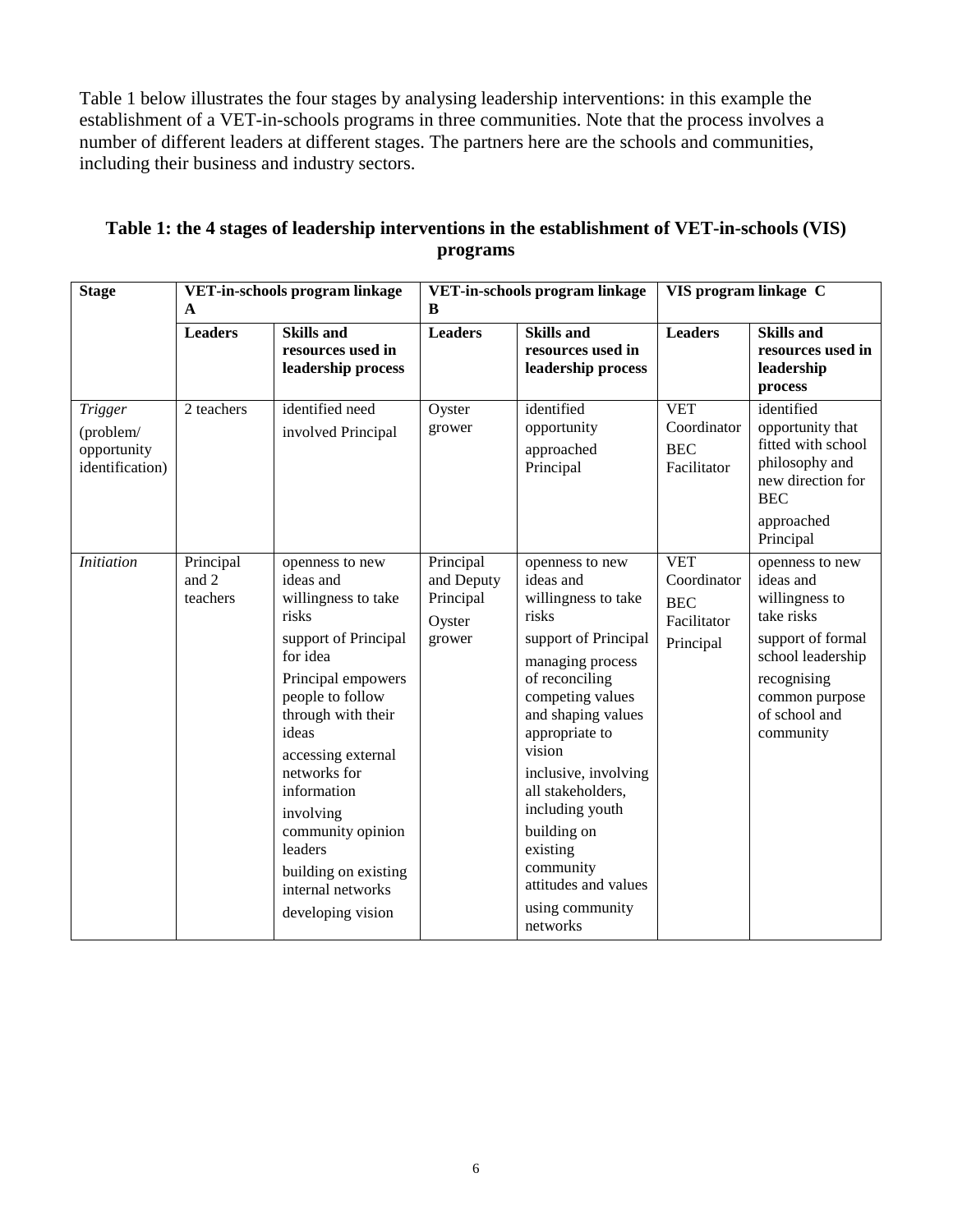## *Table 1 continued:*

| <b>Stage</b>                        | VET-in-schools program linkage<br>A                        |                                                                                                                                                                                                                                                                                          | VET-in-schools program linkage<br>B                                                                                  |                                                                                                                                                                                                                                                                          | VET-in-schools program<br>linkage C                                               |                                                                                                                                                                                                                                                                                       |
|-------------------------------------|------------------------------------------------------------|------------------------------------------------------------------------------------------------------------------------------------------------------------------------------------------------------------------------------------------------------------------------------------------|----------------------------------------------------------------------------------------------------------------------|--------------------------------------------------------------------------------------------------------------------------------------------------------------------------------------------------------------------------------------------------------------------------|-----------------------------------------------------------------------------------|---------------------------------------------------------------------------------------------------------------------------------------------------------------------------------------------------------------------------------------------------------------------------------------|
|                                     | <b>Leaders</b>                                             | <b>Skills and</b><br>resources used in<br>leadership process                                                                                                                                                                                                                             | <b>Leaders</b>                                                                                                       | <b>Skills and</b><br>resources used in<br>leadership process                                                                                                                                                                                                             | <b>Leaders</b>                                                                    | <b>Skills and</b><br>resources used in<br>leadership<br>process                                                                                                                                                                                                                       |
| Development                         | 2 teachers<br>community<br>opinion<br>leaders<br>Principal | locating and<br>accessing resources<br>gaining trust and<br>support of<br>stakeholders<br>coming to share the<br>vision, especially<br>with employers<br>deliberate inclusive<br>community<br>involvement<br>working with<br>external<br>stakeholders<br>formalisation of<br>partnership | Aquaculture<br>Committee<br>(community,<br>not school,<br>were the<br>leaders)                                       | inclusive<br>community<br>involvement on<br>Committee<br>locating resources<br>looking to others<br>with similar<br>experiences<br>(another School)<br>matching<br>community<br>leadership and<br>management style<br>(by committee)<br>with project<br>management style | <b>VET</b><br>Coordinator<br><b>BEC</b><br>Facilitator<br><b>VET</b><br>Committee | accessing funding<br>using external<br>networks<br>gaining trust and<br>support of<br>stakeholders<br>involving all<br>stakeholders<br>formalisation of<br>process<br>empowering<br>people to follow<br>through with their<br>ideas<br>coming to share a<br>standard of<br>excellence |
| Management<br>and<br>sustainability | Management<br>Committee<br><b>VET</b><br>Coordinator       | on-going liaison<br>between<br>stakeholders<br>(business,<br>Indigenous<br>communities,<br>students) through<br>Management<br>Committee<br>continued high level<br>of commitment by<br>stakeholders<br>looking for new<br>opportunities<br>(school-based<br>apprentices)                 | Aquaculture<br>Committee<br>(community,<br>industry and<br>school)<br>Aquaculture<br>Liaison<br>Officer<br>Principal | communication and<br>linking<br>working with<br>diverse internal and<br>external<br>stakeholders<br>reaffirming<br>networks and goals<br>scanning for new<br>opportunities and<br>problems re<br>aquaculture<br>seeking and acting<br>on feedback from<br>stakeholders   | <b>VET</b><br>Coordinator<br>Employers<br>Principal                               | empowering all<br>stakeholders to<br>take control rather<br>than Management<br>Committee<br>collaborative<br>problem solving<br>looking out for<br>threats and<br>opportunities                                                                                                       |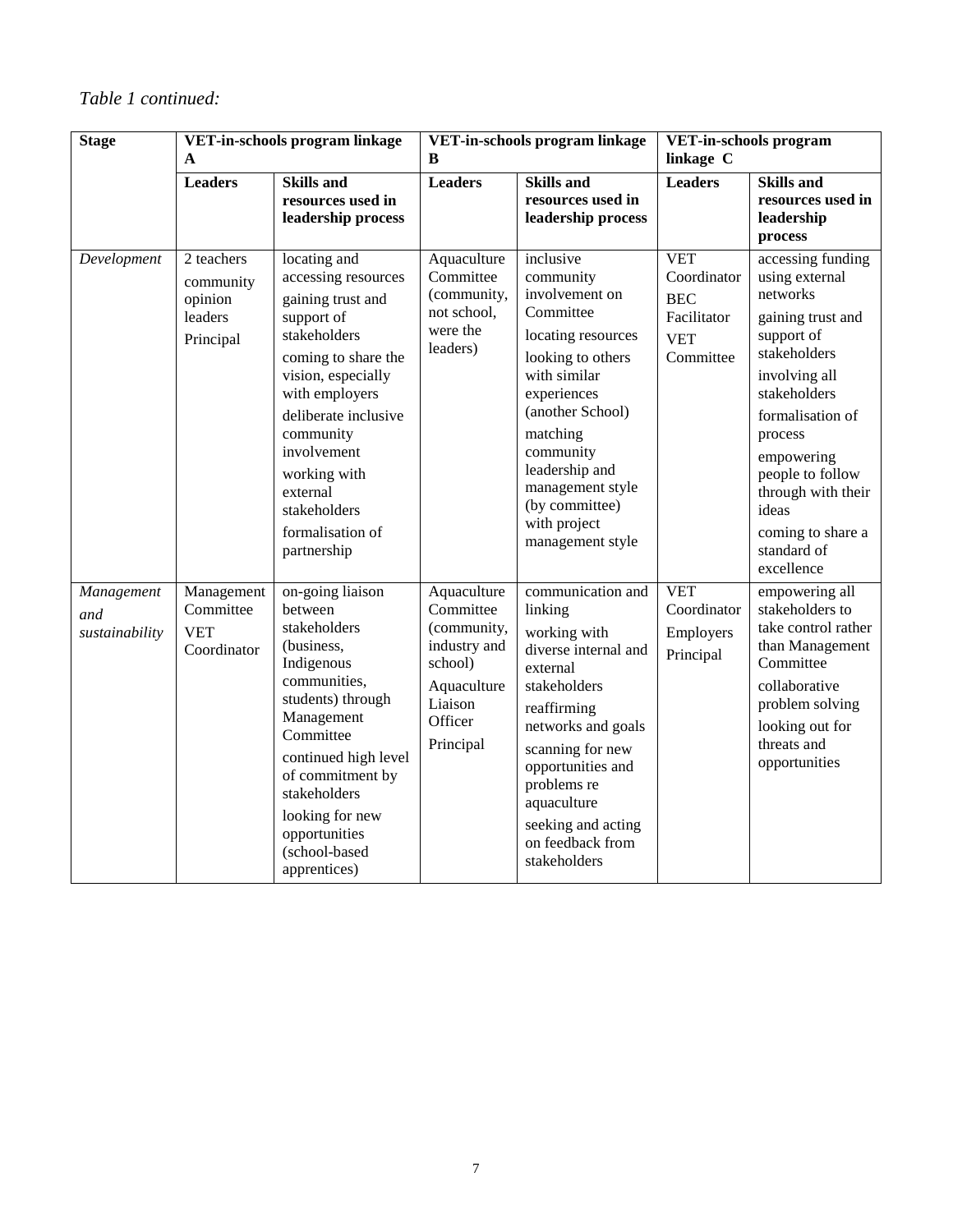A discussion follows of the aspects of skills and resources that are drawn on at different stages of the process used by partners in collaborating around VET. In this, Falk and Kilpatrick's (2000) framework of social capital as knowledge and identity resources is used as an analytical tool.

At the *trigger stage* people had to be able to identify opportunities (in some cases through networks external to the community) and to be aware of the vision and/or values of the partners (school and community). They had to be willing to act to advance their idea and needed to know how to achieve it. In the examples given, this meant involving the Principal, who had the power to access resources. This stage draws on both the knowledge and identity resources of networks.

The *initiation stage* saw leaders using social capital resources in the form of existing networks, both partner and external (knowledge resources). Involving key players and opinion leaders they demonstrated a knowledge of how to get things done. Leaders also built social capital by facilitating the development and sharing of visions and values among the individuals who made up the school and community partners, drawing on and building identity resources.

The *development stage* saw further use and building of social capital resources as the partners learnt new ways of acting collectively, often via committees. Networks of the various players in the leadership process were accessed, but most importantly the number of players in the leadership process increased through the deliberate involvement of others by school Principals and other early stage leaders. Newly involved leaders developed a shared language and understanding of each other's points of view, as well as an understanding of how to work together.

The leadership process, as distinct from management, was seen at the *management and sustainability stage* as the players scanned for new problems or opportunities that could be moulded to fit the vision of the partners. This scanning uses similar social capital resources to the trigger stage, except that the social capital resources have been strengthened through the partnership. The capacity of the partners to respond to opportunities and threats has been enhanced.

Evidence from both the *Leadership by design, not by default* and *More than an education* projects, then, shows that leadership in VET is a process that can be seen as a series of leadership interventions, or a series of linkages between partners. This raises the question of what happens over time as partners work together on various linkages. The next section describes what the research tells us about leadership and partnership lifecycles.

## **Leadership and partnership lifecycles**

Ferrier, Trood and Whittingham (forthcoming) describe the place of VET (or lack of it) in research and development related partnerships in a range of emerging and more mature industries. Kearns et al (1996) suggest that industry-provider partnerships have a lifecycle. Adapted from Kanter (1994), the cycle has three phases. The start up phase; the developmental phase; and the mature partnership phase. CRLRA's *More than an education* project finds a similar progression from early- to late/mature-stage in partnerships between rural schools and their communities, including partnerships around VET programs. The *Leadership by design, not*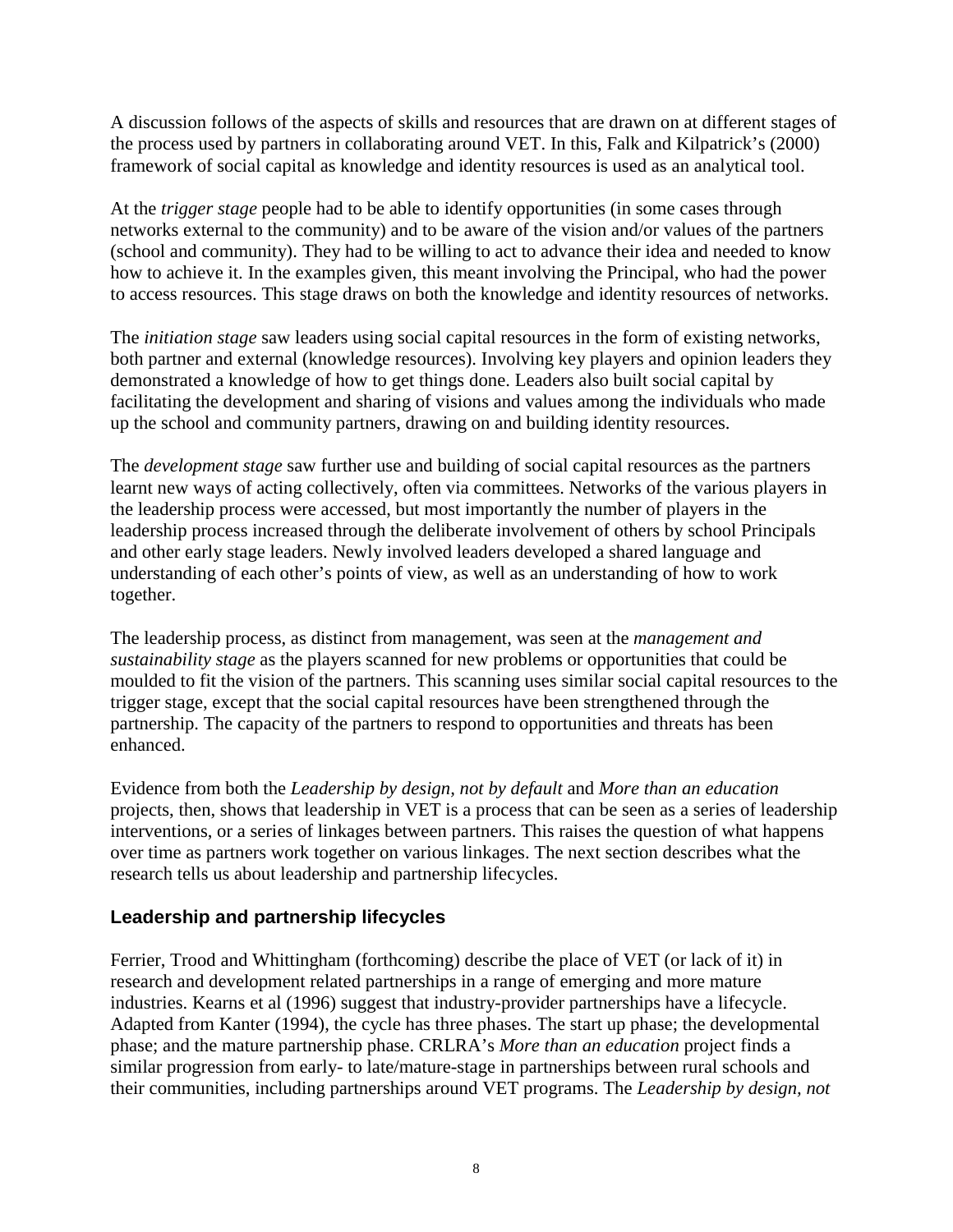*by default* and *More than an education* projects analysed leadership processes from partnerships that had been established for varying lengths of time and were at different phases of the partnership lifecycle. While it is clear that a similar process operates at all phases of the lifecycle, there are some differences in the operation of the leadership process in partnerships at different stages of maturity.

The *More than an education* project found that communities and schools which share the belief that education is the responsibility of the whole community and that work together, drawing on skills and knowledge of the community as a whole (including its business and industry sectors) experience benefits that extend far beyond producing a well-educated group of young people. However, the level of maturity of the school–community partnership dictates how schools and communities go about developing and sustaining new linkages, or interventions. For example, key players in the leadership process tend to adopt a more directive and initiating role in developing school–community partnerships in communities which do not have a strong history of working together (that is, in communities at the early stage of developing school–community partnerships), compared with the more facilitative role adopted by key players in schools and communities with well-developed linkages. This indicates that there is no 'one size fits all' process for developing effective partnerships. Rather, the leadership process is situational, as the *Leadership by design, not by default* project found. It must take into account issues such as the partners' history of working together, the availability, capacity and willingness of people to play a role in the leadership process, and the nature of the problem or opportunity that is driving the linkage or intervention.

Table 2 summarises some of the key characteristics of effective school–community partnerships that are transferable to other VET partnerships, including effective leadership. It takes into account other linkages studied in the project *More than an education* and draws on findings from the three sites presented in Table 1, as well as findings from the two other sites that formed part of the study. As noted above, however, the nature and extent of these characteristics differ according to the level of maturity of the school–community partnership. The table is intended to be read from left to right and from top to bottom, as it represents a continuum of development from early to mature partnerships. The three VET program linkages are from sites that represent early to mid, through mid to late, and late stage (but not mature) partnerships between the school and community.

The Table shows that there are variations in the balance of activity of leaders from the two partner groups (school and community in this example) according to the level of maturity of the partnership. In the mature stage the school is almost subsumed into the community – the partners think and act as one.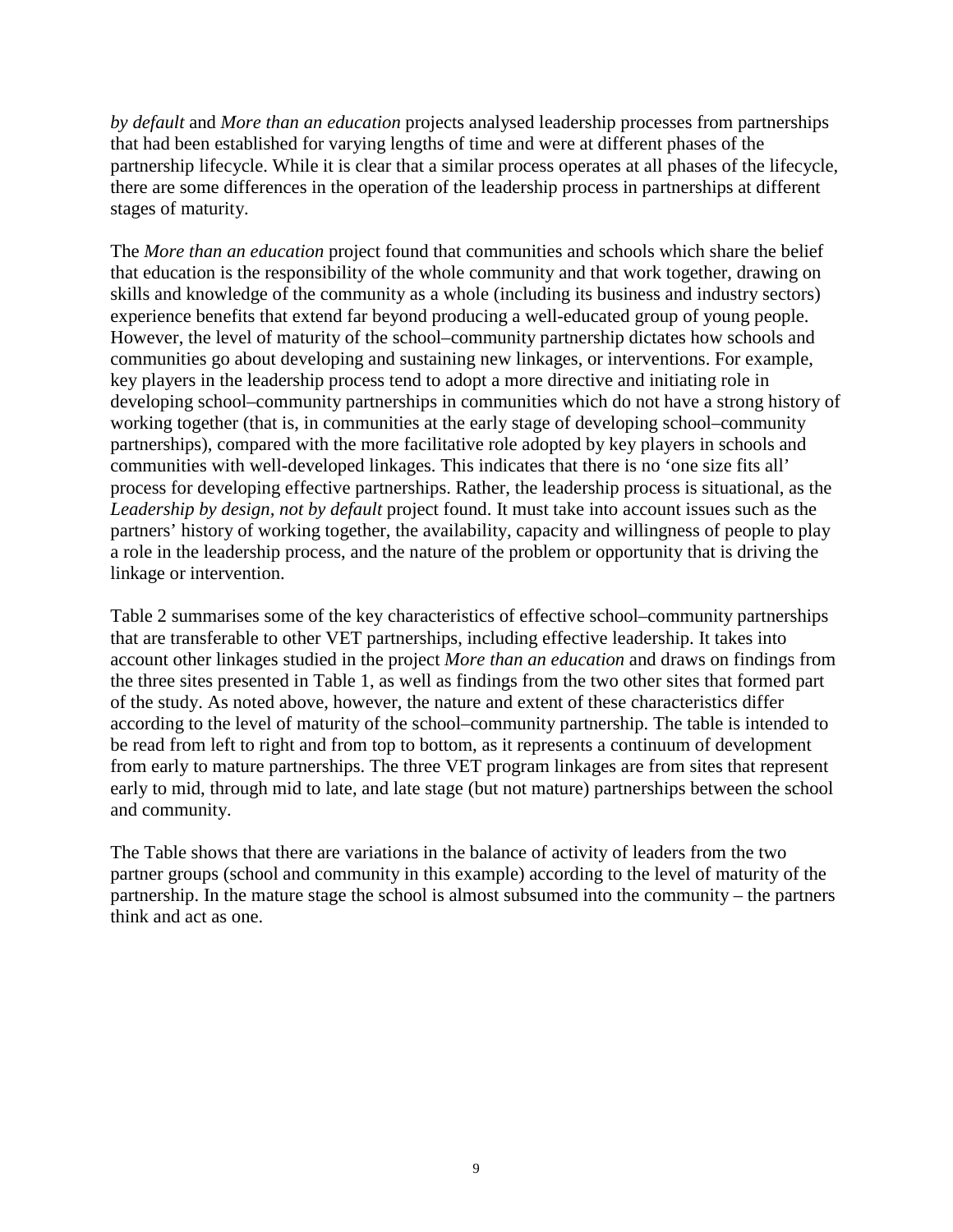| Level of maturity of partnership                                                                                     |                                                                                                                                                                                                                                                                     |                                                                                                                                                                                                            |  |  |  |  |  |
|----------------------------------------------------------------------------------------------------------------------|---------------------------------------------------------------------------------------------------------------------------------------------------------------------------------------------------------------------------------------------------------------------|------------------------------------------------------------------------------------------------------------------------------------------------------------------------------------------------------------|--|--|--|--|--|
| <b>Early</b>                                                                                                         | Mid                                                                                                                                                                                                                                                                 | <b>Mature</b>                                                                                                                                                                                              |  |  |  |  |  |
| <b>Initiation of linkages or interventions</b>                                                                       |                                                                                                                                                                                                                                                                     |                                                                                                                                                                                                            |  |  |  |  |  |
| Most linkages initiated by school                                                                                    | Linkages initiated equally by<br>school and community                                                                                                                                                                                                               | Most linkages initiated by<br>community                                                                                                                                                                    |  |  |  |  |  |
| Extent of school's knowledge and use of community resources                                                          |                                                                                                                                                                                                                                                                     |                                                                                                                                                                                                            |  |  |  |  |  |
| Building a knowledge base; uses<br>community resources                                                               | Adding to a well established<br>knowledge base; uses and values<br>community resources                                                                                                                                                                              | Extensive knowledge base within<br>and outside community; extensive<br>use of community resources.<br>Community proactive in learning of<br>school                                                         |  |  |  |  |  |
| Decision making in school-community partnerships                                                                     |                                                                                                                                                                                                                                                                     |                                                                                                                                                                                                            |  |  |  |  |  |
| Decision making weighted<br>towards school                                                                           | Shared decision making between<br>school and community                                                                                                                                                                                                              | Decision making weighted towards<br>community                                                                                                                                                              |  |  |  |  |  |
| Match between level of community empowerment and leadership processes for partnerships                               |                                                                                                                                                                                                                                                                     |                                                                                                                                                                                                            |  |  |  |  |  |
| Community used to direction<br>from others; leadership processes<br>for school-community<br>partnerships mirror this | Community starting to take<br>control of its own future; inclusive<br>leadership processes for school-<br>community partnerships mirror<br>and contribute to level of<br>community empowerment by<br>developing capacity to establish<br>and utilise external links | Community controls its own future;<br>leadership processes for school-<br>community partnerships mirror and<br>contribute to level of community<br>empowerment by further developing<br>community capacity |  |  |  |  |  |
| Extent to which vision for school-community partnership is shared                                                    |                                                                                                                                                                                                                                                                     |                                                                                                                                                                                                            |  |  |  |  |  |
| Vision still belongs to formal<br>school leaders                                                                     | Vision shared between school and<br>community                                                                                                                                                                                                                       | School is part of the community's<br>vision                                                                                                                                                                |  |  |  |  |  |
| Extent to which school-community partnerships exhibit risk taking and ability to mould opportunities                 |                                                                                                                                                                                                                                                                     |                                                                                                                                                                                                            |  |  |  |  |  |
| Low level of risk taking and<br>opportunity moulding                                                                 | High level of risk taking and<br>opportunity moulding                                                                                                                                                                                                               | Medium to low level as school and<br>community reap the benefits of past<br>risk taking and opportunity<br>moulding activities                                                                             |  |  |  |  |  |
| Extent to which community members see themselves as valuable learning resources                                      |                                                                                                                                                                                                                                                                     |                                                                                                                                                                                                            |  |  |  |  |  |
| Community resources used, but<br>no evidence see themselves as<br>valuable learning resources                        | Some community members see<br>themselves as valuable learning<br>resources                                                                                                                                                                                          | Community members proactive in<br>learning of school and community                                                                                                                                         |  |  |  |  |  |

#### **Table 2: The key characteristics of effective school-community partnerships**

Characteristics or indicators of the leadership process that are central to the success of school– community partnerships follow from Table 2. The indicators specify roles for school Principals, schools as a whole (Principals, teachers, other staff members, School Councils, parent bodies and students) and community (community leaders, business, industry and other community members). The indicators, listed below, are largely sequential in that later indicators build on earlier ones. The research found some special roles for formal educational leaders, in this case school Principals. School Principals are able to legitimise school-community partnerships through the power and authority that is attached to their formal position.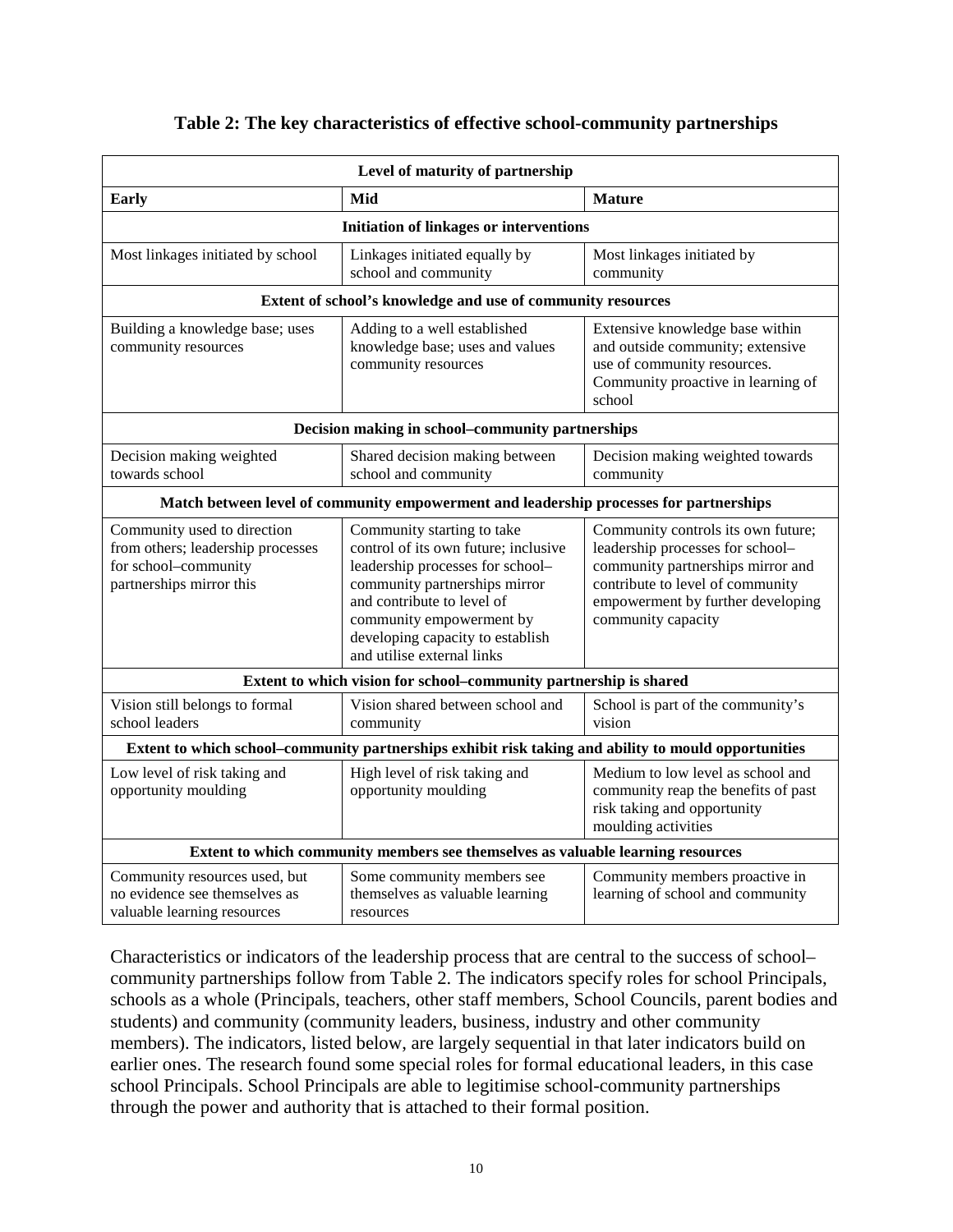The list here selects from the project report those indicators that are transferable to other educational and VET leadership contexts. 'Institution' or 'provider' could be substituted for 'school'. 'VET manager' could be substituted for 'School Principal'. Community is already defined to include business and industry. Indicators of an effective leadership process for educational partnerships include:

- *School Principals* are committed to fostering increased integration between school and community.
- *School* has in-depth knowledge of the community and resources available.
- *School* actively seeks opportunities to involve all sectors of the community, including those who would not normally have contact with the school.
- *School Principals* display a transformational leadership style which empowers others within the school and community and facilitates collective visioning.
- *School* and *community* have access to and utilise extensive internal and external networks.
- *School* and *community* share a vision for the future.
- *School* and *community* are open to new ideas, willing to take risks and willing to mould opportunities to match their vision.
- *School* and *community* together play an active, meaningful and purposeful role in school decision making.
- *School* and *community* value the skills of all in contributing to the learning of all.
- Leadership for school–community partnerships is seen as the collective responsibility of *school* and *community*.

Underscoring these indicators of effective leadership processes for educational partnerships is the importance of collective learning activities including teamwork and network building, which have been identified elsewhere (OECD 2001; Falk & Kilpatrick 2000) as key social capital building activities.

## **Summary and conclusion**

Finding out more about leadership, its existing body of research and scholarship and its associated conceptual elements, has provided a strong motivation for conducting the research discussed here. For the first time in Australian leadership research, the analytic focus is on the process (event, intervention, linkage, situation) where leadership is exercised, rather than being solely on the person. The field of vocational education and training is a diverse and complex one. It must remain flexible in the face of rapid shifts in the local-global nexus. This nexus is defined by the situation or context in which VET occurs. Therefore it is only by a proper attention to the situation, or intervention, that 'leadership' is meaningful and relevant. It is in the interests of research, policy and, of course, professional development practices in the VET field, to ensure that future leadership development is targeted to the conditions under which the leadership is likely to occur.

Different aspects of collective, or group skills and resources, commonly called social capital when used collectively, are drawn on at different stages of the leadership process. CRLRA has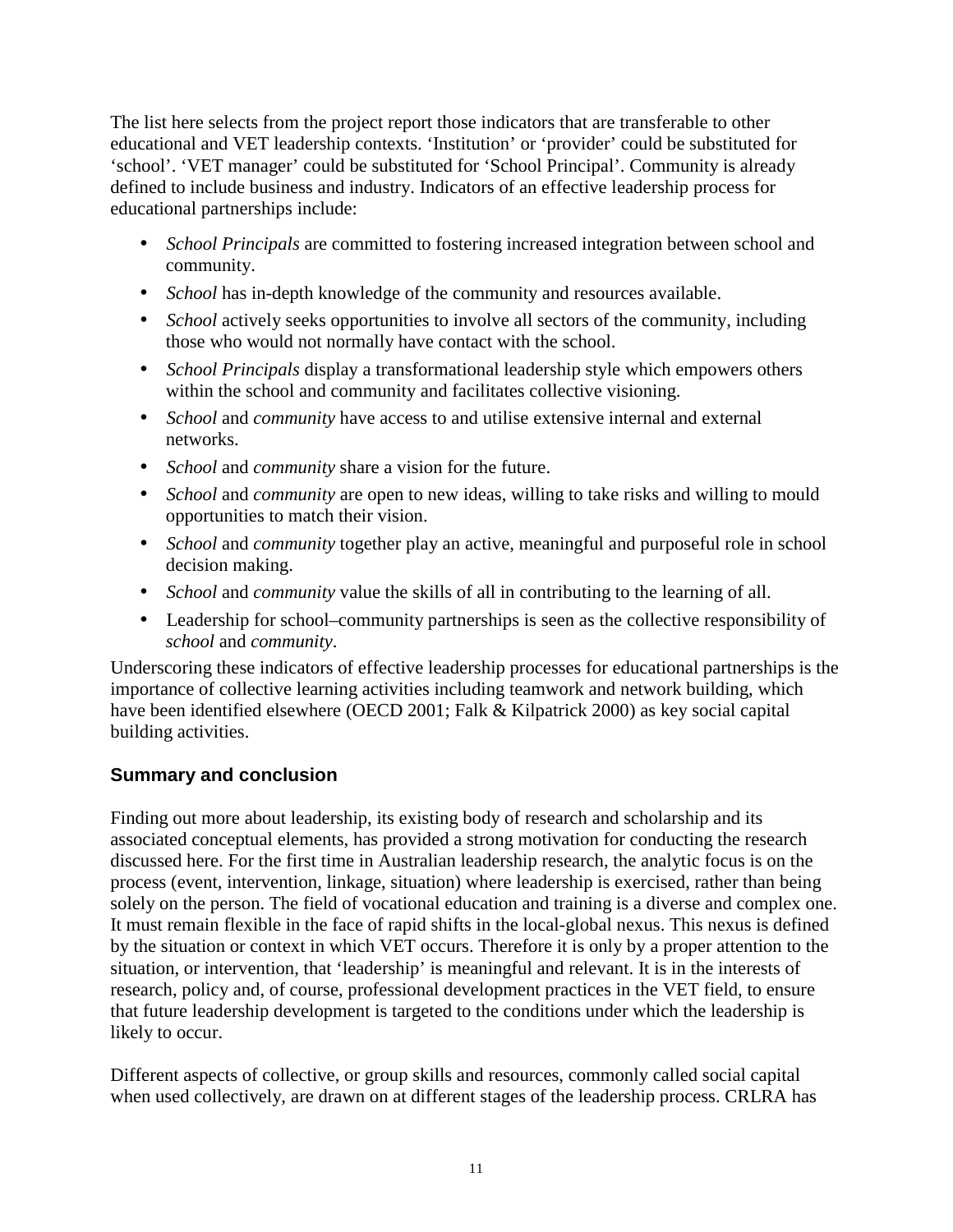found that the ingredients for success of partnerships *vary* according to the context, the resources available to the collaborative effort, the organisations involved and their goals. Emerging industries have different contexts from mature industries, and less established cultures and working relationships around VET. Their day-to-day work practices can be much more changeable and mercurial, lacking the benefit of a corporate history to draw on as a resource for guiding action, and understanding how these leadership interventions 'work' – their dynamics – can assist in the purposefulness of, and planning for desired outcomes.

In partnerships, the leadership process for any situation has trigger, initiation, development and management and sustainability stages regardless of the level of maturity of the partnership. As partnerships around education, including VET, mature, the partners come to share more equally in the leadership process, acting as one in more mature examples.

These findings together have considerable implications for the future quality of VET – responsiveness, flexibility, character and systemic structure. Effective leadership underpins the success of any strategic system, and that system includes the whole system from policy to grass roots. The interconnectedness of global socio-economies, thrown into stark reality by the terrorist attacks in the USA, creates a business climate where political stability (civic and social infrastructure) and economic goals overlap. New and emerging industries seek safe and conducive contexts in which to start their businesses, yet it cannot be claimed as yet that our VET system is able to respond to current needs (e.g., Ferrier, Trood & Whittingham, forthcoming). At no time in the evolution of VET in Australia, therefore, has there been a greater need for a reappraisal of leadership in VET.

The approach to VET partnerships is crucial to their long-term chances of success. A tactical approach involving a series of tactics or quick fixes, or a strategic approach focusing only on particular areas of weakness and strategies to address these areas, are not as likely to be as successful as ongoing capacity building arising from a vision for the future that is shared by the VET provider and its community (including industry). At the same time, it must be recognised that the building of partnerships occurs over time, and leadership processes must acknowledge and build on this. What we seek is a partnership that has a sense of agency; that is, an ability to act purposefully in pursuit of goals, to self-regulate, and to learn and change as and when they decide it is in the partners collective interests to do so.

#### **References**

- Barker, RA 1997, 'How can we train leaders if we do not know what leadership is?' *Human Relations*, vol. 50, no. 4, April, pp. 343–62.
- CRLRA 2000, *Managing change through VET: The role of vocational education and training in regional Australia*, Launceston: Centre for Research and Learning in Regional Australia, University of Tasmania.
- CRLRA 2001, *Building dynamic learning communities: Ten regional case studies*, Launceston: Centre for Research and Learning in Regional Australia, University of Tasmania.
- Dixon, 1994, *The organisational learning cycle: How we learn collectively,* McGraw-Hill, London.